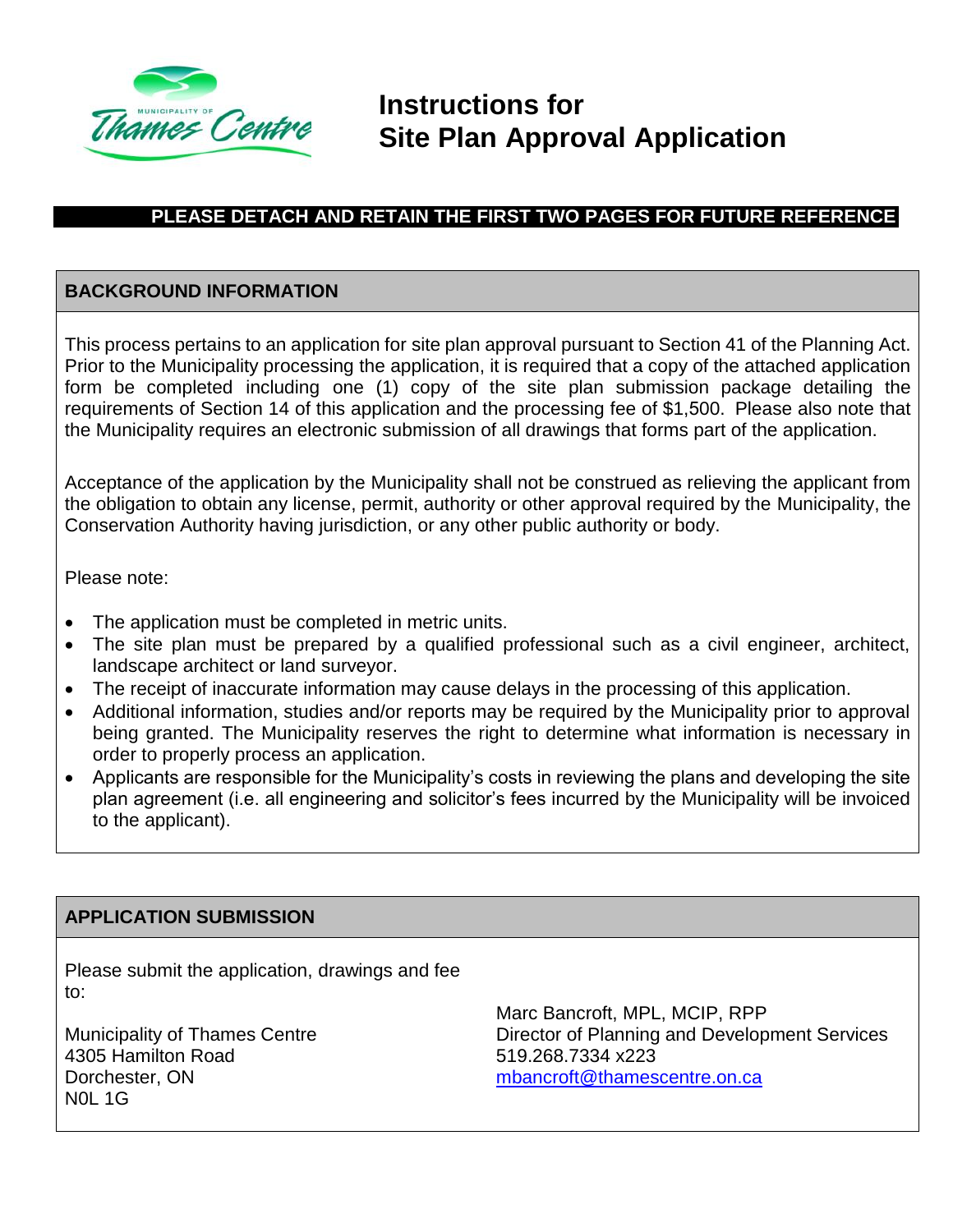| <b>APPLICATION PROCESS</b> |                                                                                                                                                                                                                                                                                                                                                                                       |  |  |  |
|----------------------------|---------------------------------------------------------------------------------------------------------------------------------------------------------------------------------------------------------------------------------------------------------------------------------------------------------------------------------------------------------------------------------------|--|--|--|
| Step 1                     | <b>Consult with Staff:</b> Applicants are encouraged to meet with Staff prior to submitting an<br>application. Please contact the Director.                                                                                                                                                                                                                                           |  |  |  |
| Step 2                     | Application submission: Complete the attached application form and include the required<br>site plan drawings and processing fee.                                                                                                                                                                                                                                                     |  |  |  |
| Step 3                     | Complete application accepted: The file is opened and timelines for processing are<br>established.                                                                                                                                                                                                                                                                                    |  |  |  |
| Step 4                     | Application Circulation: The application is circulated to agencies and municipal departments<br>for review and comment.                                                                                                                                                                                                                                                               |  |  |  |
| Step 5                     | Evaluation: Staff undertakes an evaluation of the application using the relevant planning<br>documents. A site plan agreement is also prepared which stipulates the terms of the<br>development of the subject land. The applicant is advised of any recommended changes.                                                                                                             |  |  |  |
| Step 6                     | Approval: Upon the completion of satisfactory site plan drawings and associated site plan<br>agreement and once you have signed the agreement, the Municipality will be in a position to<br>follow suit.                                                                                                                                                                              |  |  |  |
| Step 7                     | Agreement Registration: Once the site plan agreement has been signed by both parties,<br>your solicitor is required to register the agreement against the title of the subject land.                                                                                                                                                                                                  |  |  |  |
| Step 8                     | <b>Building Permit:</b> Upon receipt of written confirmation of the registration of the agreement, the<br>Building Department will be in a position to issue a building permit to commence the proposal,<br>pending the approval of building plans and the payment of various fees; including but not<br>limited to site plan security, development charges and building permit fees. |  |  |  |

## **APPEAL TO THE LOCAL PLANNING APPEAL TRIBUNAL**

The applicant has the right to appeal the decision to the Local Planning Appeal Tribunal (LPAT) if the Municipality fails to approve the Site Plan within 30 days after being submitted or if the Municipality has imposed a Site Plan requirement that the applicant finds unreasonable. The appeal must be filed with the the Clerk of the Municipality. An appeal to the LPTA must be accompanied by the prescribed fee and submission of the required form downloadable from the LPAT's website. If an appeal is received, the LPAT will arrange for a hearing, which currently may take up to six months to schedule. The decision of the LPAT is considered final.

There are no third-party appeal rights in respect of site plan approval.

ii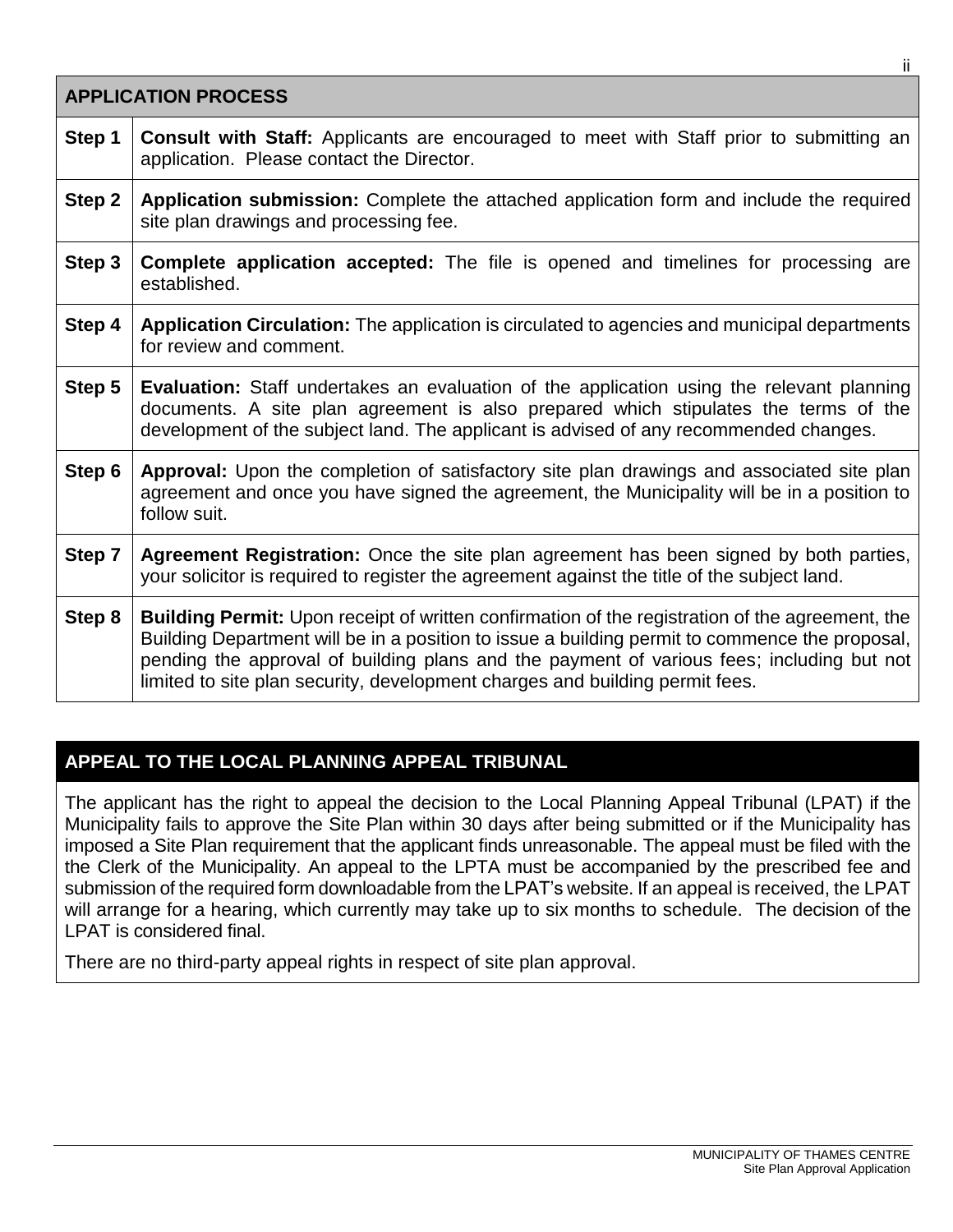

**For Office Use Only**

Date Received:

File Number:

# **Site Plan Approval Application**

PURSUANT TO SECTION 40 OF THE PLANNING ACT

| <b>Applicant information</b><br>1.                                                |              |  |
|-----------------------------------------------------------------------------------|--------------|--|
| Registered owner(s) of the subject land                                           |              |  |
| Name:                                                                             |              |  |
| Address:                                                                          |              |  |
| Town:                                                                             | Postal Code: |  |
| Phone:                                                                            | Cell:        |  |
| Fax:                                                                              | Email:       |  |
| Authorized agent (authorized by the owner to file the application, if applicable) |              |  |
| Name:                                                                             |              |  |
| Address:                                                                          |              |  |
| Postal Code:<br>Town:                                                             |              |  |
| Phone:                                                                            | Cell:        |  |
| Fax:<br>Email:                                                                    |              |  |

### **2. Current Official Plan land use designation:**

#### **3. Current Zoning:**

| Description of subject land<br>4. |                               |  |
|-----------------------------------|-------------------------------|--|
| Geographic Township:              | Lot(s)/Concession:            |  |
| Registered Plan:                  | $Lot(s)$ :                    |  |
| Reference Plan:                   | $Part(s)$ :                   |  |
| <b>Street Address:</b>            | <b>Municipal Roll Number:</b> |  |

**5.** Are there any easements or restrictive covenants affecting the subject land? Yes □ No □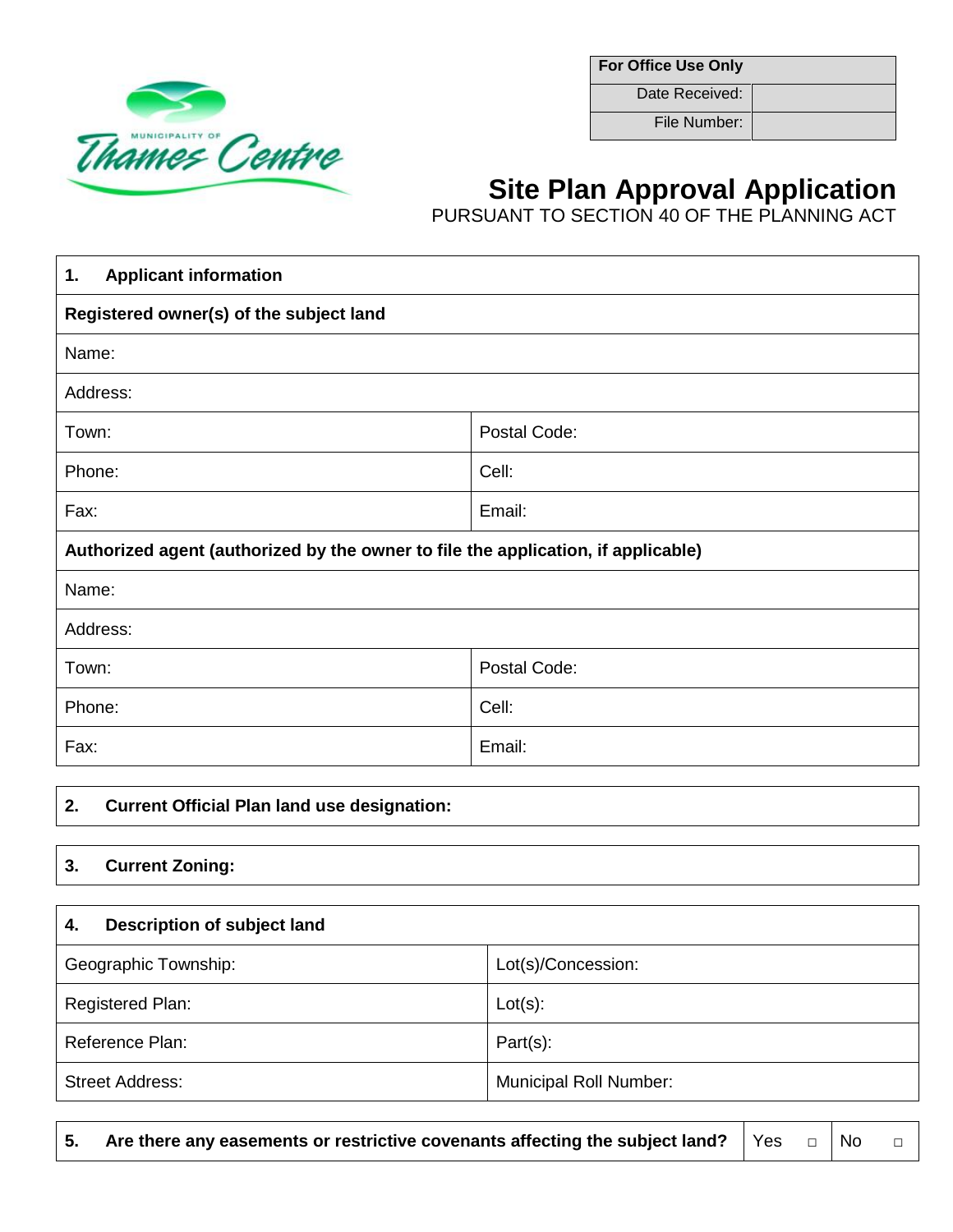| Dimensions of subject land (in metric units)<br>6.                                                                                                                                              |                      |        |               |           |         |  |  |
|-------------------------------------------------------------------------------------------------------------------------------------------------------------------------------------------------|----------------------|--------|---------------|-----------|---------|--|--|
| Depth:<br>Frontage:                                                                                                                                                                             |                      |        | Area:         |           |         |  |  |
| Please indicate whether there are any buildings or structures on the subject<br>7.<br>land?                                                                                                     |                      |        | Yes<br>$\Box$ | <b>No</b> | $\Box$  |  |  |
| If yes, please indicate the type of buildings and structures that currently exist on the subject land, the existing<br>use, and whether the building or structure is to be retained or removed: |                      |        |               |           |         |  |  |
| Type of Building/Structure                                                                                                                                                                      | <b>Existing Uses</b> |        | Retained      |           | Removed |  |  |
|                                                                                                                                                                                                 |                      |        | $\Box$        |           | $\Box$  |  |  |
|                                                                                                                                                                                                 |                      |        | $\Box$        |           | $\Box$  |  |  |
|                                                                                                                                                                                                 |                      |        | $\Box$        |           | $\Box$  |  |  |
|                                                                                                                                                                                                 |                      |        | $\Box$        |           | $\Box$  |  |  |
| Please indicate the type of buildings and structures that are being proposed (including additions<br>8.<br>to existing buildings or structures) and the proposed use?                           |                      |        |               |           |         |  |  |
| Type of Building/Structure                                                                                                                                                                      | <b>Proposed Use</b>  |        |               |           |         |  |  |
|                                                                                                                                                                                                 |                      |        |               |           |         |  |  |
|                                                                                                                                                                                                 |                      |        |               |           |         |  |  |
|                                                                                                                                                                                                 |                      |        |               |           |         |  |  |
|                                                                                                                                                                                                 |                      |        |               |           |         |  |  |
| Access to subject land (please provide information for only those that apply to this property)<br>9.                                                                                            |                      |        |               |           |         |  |  |
| Provincial Highway:                                                                                                                                                                             | County Road:         |        |               |           |         |  |  |
| Municipal Road:                                                                                                                                                                                 | Other Public Road:   |        |               |           |         |  |  |
| Right of Way:                                                                                                                                                                                   |                      | Water: |               |           |         |  |  |
|                                                                                                                                                                                                 |                      |        |               |           |         |  |  |

**10. Water Supply:** Water supply will be provided via?

2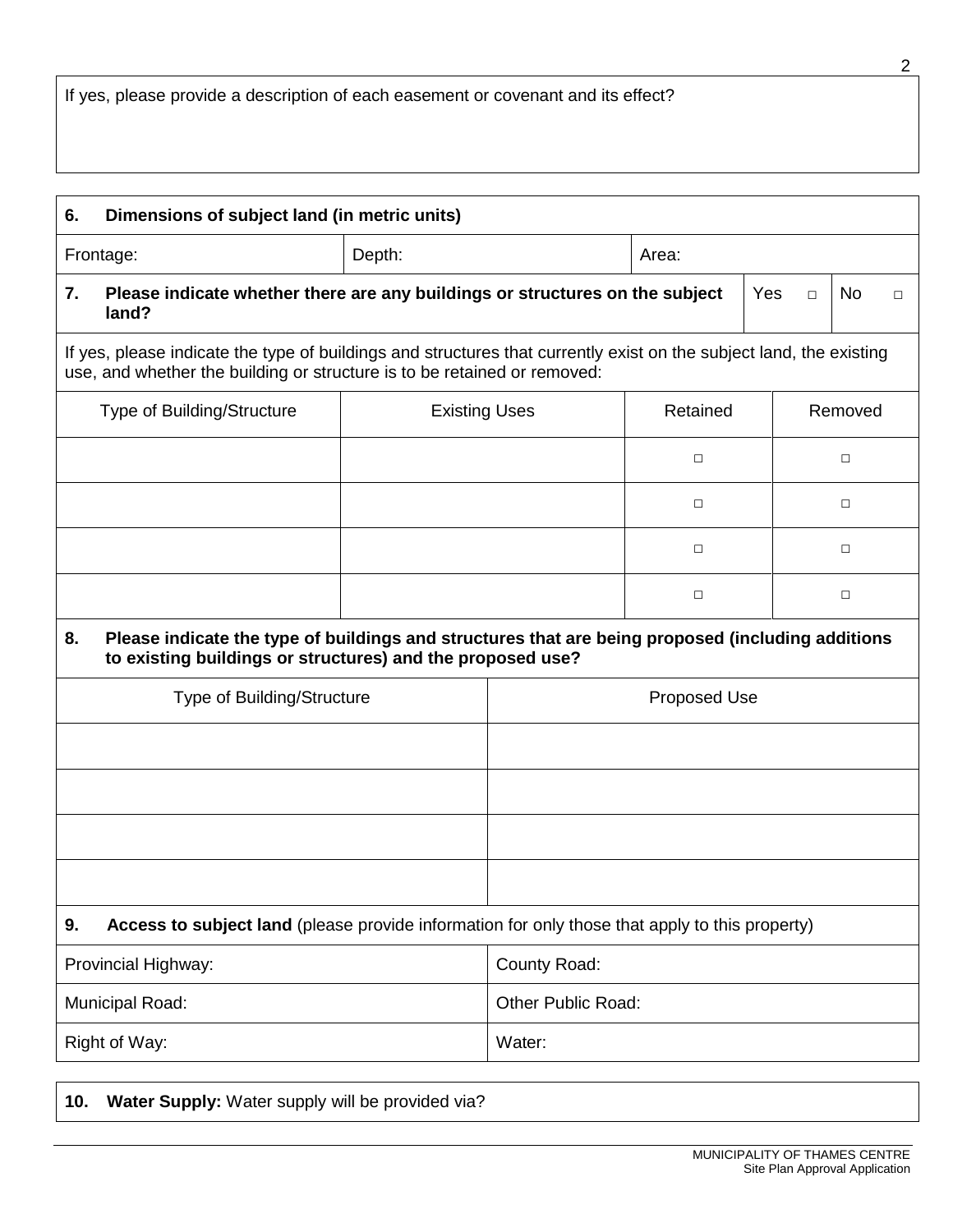| $\Box$                                                                                                                | publicly owned and operated piped water<br>system                                                               | $\Box$                                           | lake or other water body                 |  |    |        |  |
|-----------------------------------------------------------------------------------------------------------------------|-----------------------------------------------------------------------------------------------------------------|--------------------------------------------------|------------------------------------------|--|----|--------|--|
| $\Box$                                                                                                                | privately owned well or communal well                                                                           | $\Box$                                           | other (please specify) ________________  |  |    |        |  |
| 11.                                                                                                                   | Sewage Disposal: Sewage disposal will be provided via?                                                          |                                                  |                                          |  |    |        |  |
| $\Box$                                                                                                                | publicly owned and operated sanitary<br>sewage system                                                           | $\Box$                                           | privy                                    |  |    |        |  |
| $\Box$                                                                                                                | privately owned individual or communal<br>septic system                                                         | $\Box$                                           | other (please specify) _________________ |  |    |        |  |
| 12.                                                                                                                   | Storm Drainage: Storm drainage will be provided via?                                                            |                                                  |                                          |  |    |        |  |
| $\Box$                                                                                                                | storm sewers                                                                                                    | swales<br>$\Box$                                 |                                          |  |    |        |  |
| $\Box$                                                                                                                | municipal drainage ditches                                                                                      | other (please specify) _______________<br>$\Box$ |                                          |  |    |        |  |
| 13.<br>Is the subject land the subject of:                                                                            |                                                                                                                 |                                                  |                                          |  |    |        |  |
|                                                                                                                       | An application for an amendment to the Official Plan under the Planning Act?<br>Yes*<br>No<br>$\Box$<br>$\Box$  |                                                  |                                          |  |    |        |  |
|                                                                                                                       | An application for an amendment to the Zoning By-law under the Planning Act?<br>Yes*<br>No.<br>$\Box$<br>$\Box$ |                                                  |                                          |  |    |        |  |
|                                                                                                                       | A Minister's zoning order under the Planning Act?<br>Yes*<br><b>No</b><br>$\Box$<br>$\Box$                      |                                                  |                                          |  |    |        |  |
| An application for approval of a Plan of Subdivision under the Planning Act?<br>Yes*<br><b>No</b><br>$\Box$<br>$\Box$ |                                                                                                                 |                                                  |                                          |  |    |        |  |
|                                                                                                                       | An application for an application for Consent under the Planning Act?<br>Yes*<br>No<br>$\Box$<br>$\Box$         |                                                  |                                          |  |    |        |  |
| An application for an application for Minor Variance under the Planning Act?<br>Yes*<br>$\Box$                        |                                                                                                                 |                                                  |                                          |  | No | $\Box$ |  |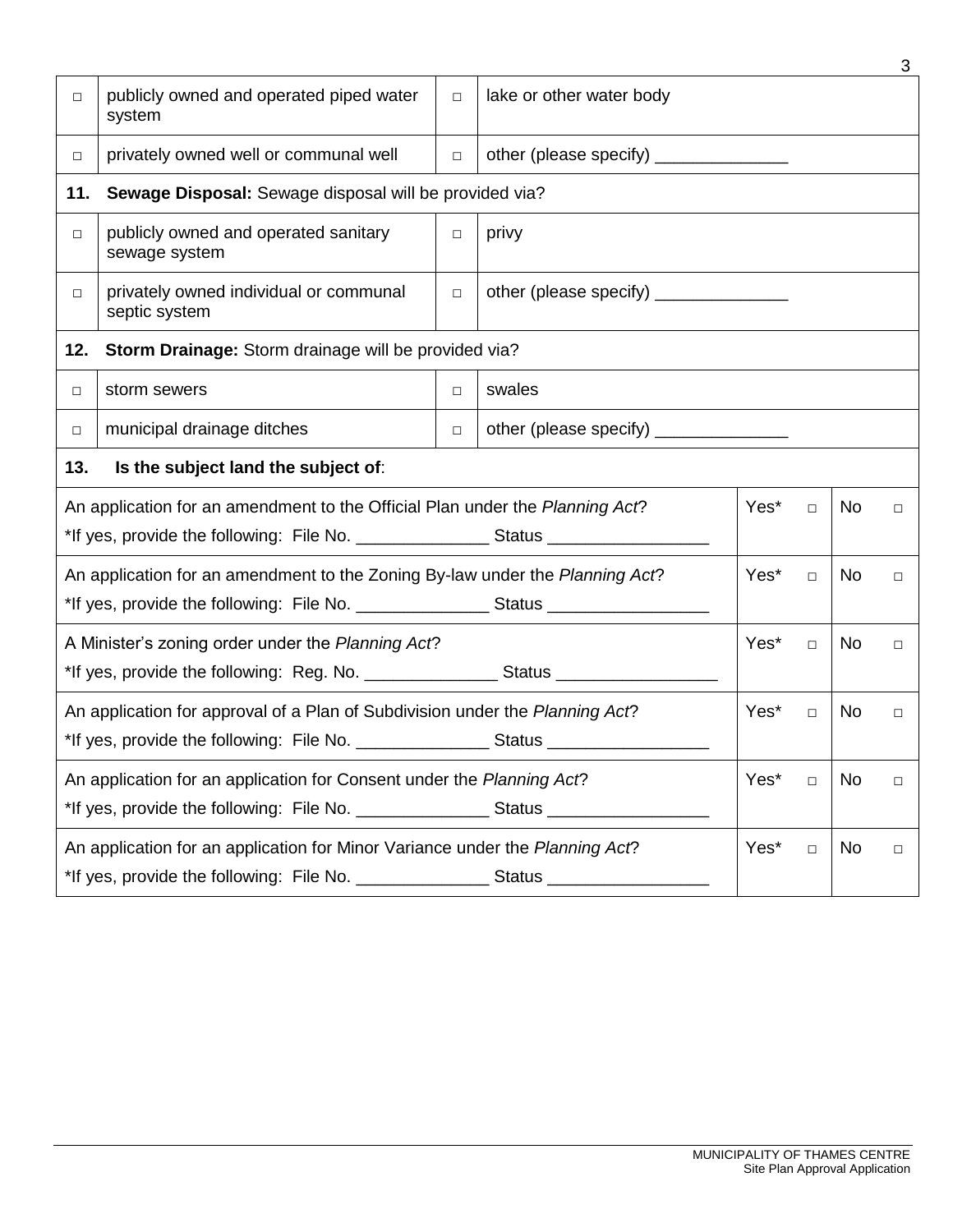- **14. This application must be accompanied by plans or drawings containing the following information and failure to supply this information will result in a delay in procession the application:**
	- **a. Property dimensions and abutting roads;**
	- **b. Existing buildings and structures including dimensions and distance to property lines;**
	- **c. Proposed buildings and structures including dimensions and distance to property lines;**
	- **d. Signs, garbage storage areas/enclosures including dimensions;**
	- **e. Existing and final grades and storm drainage provisions;**
	- **f. Any easements or rights-of-way on the lands;**

**g. Significant physical feature on the lands or abutting the lands (e.g. watercourse, municipal drain, woodlot);**

**h. Location, dimensions and surfacing of any existing or proposed driveways and their width at the property line;**

**i. Location, dimensions and surfacing of any parking spaces, loading spaces and internal driveways;**

**j. Name, location and width of public roads abutting the lands and the status of the road (e.g. unopened road allowance, public traveled road);**

**k. Landscaping and buffering; and**

**l. Other information considered appropriate.**

#### **MUNICIPAL COSTS**

Please be advised that the Municipality may incur expenses for the third party review related to legal/engineering/planning matters from its consultants related to your application. Any expenses that the Municipality incurs in this regard will be forwarded to you for payment.

I,  $\frac{1}{2}$  acknowledge that I will be responsible for any applicable expenses as outlined above.

Applicant or Authorized Agent**\***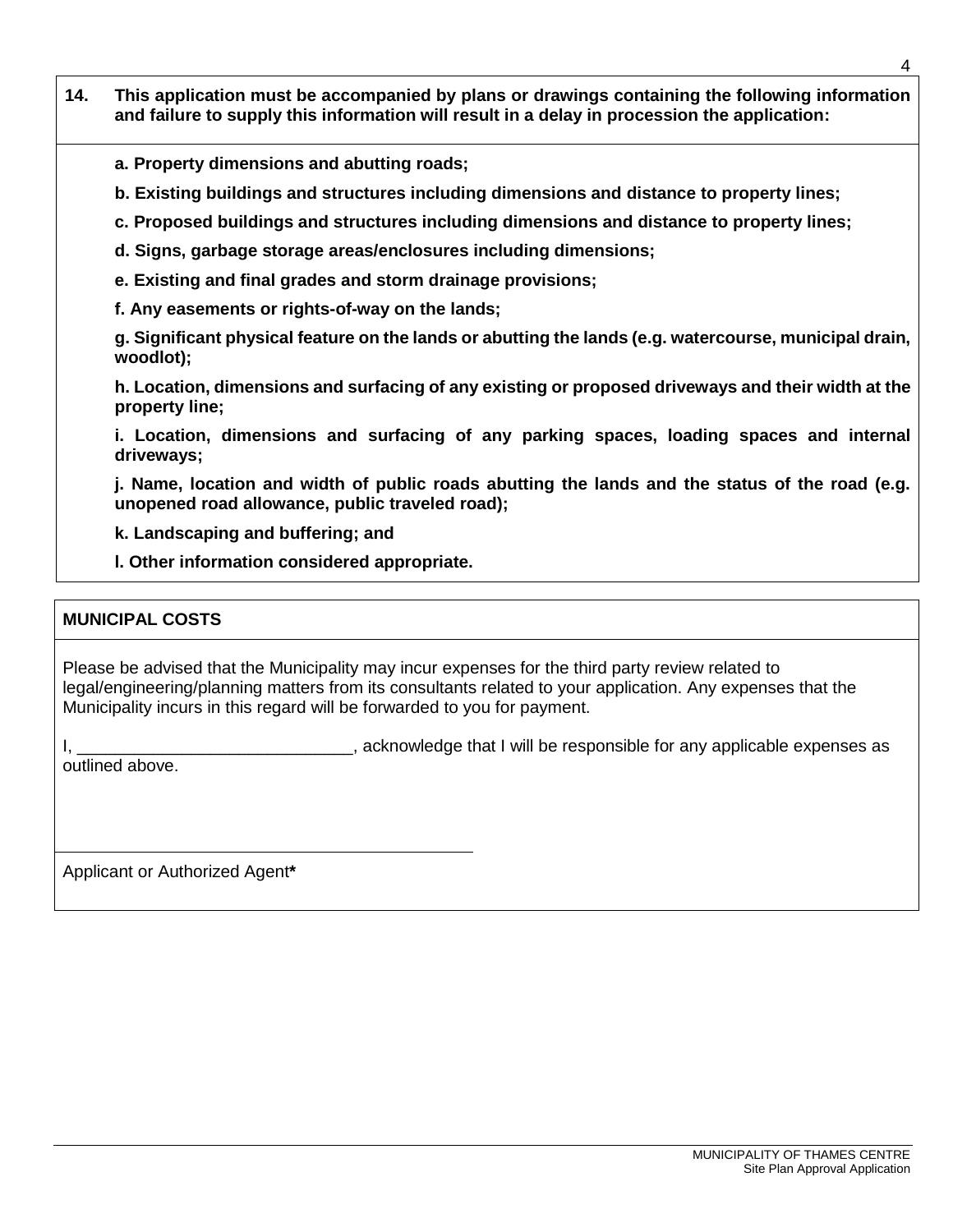| <b>STATUTORY DECLARATION</b>                                                                                                                                                                                    |                                                              |  |  |  |  |
|-----------------------------------------------------------------------------------------------------------------------------------------------------------------------------------------------------------------|--------------------------------------------------------------|--|--|--|--|
| Ι,<br>(Name)                                                                                                                                                                                                    | of the<br>(Name of City, Town, Township, Municipality, etc.) |  |  |  |  |
| in the                                                                                                                                                                                                          |                                                              |  |  |  |  |
|                                                                                                                                                                                                                 | (Name of County, Region or District)                         |  |  |  |  |
| SOLEMNLY DECLARE THAT                                                                                                                                                                                           |                                                              |  |  |  |  |
| The information provided in this application is true.<br>AND I make this solemn Declaration conscientiously believing it to be true, and knowing that is of the same<br>force and effect as if made under oath. |                                                              |  |  |  |  |
| Declared before me at the                                                                                                                                                                                       |                                                              |  |  |  |  |
| of                                                                                                                                                                                                              |                                                              |  |  |  |  |
| day of 20<br>this                                                                                                                                                                                               |                                                              |  |  |  |  |
| A Commissioner of Oaths                                                                                                                                                                                         | Applicant or Authorized Agent*                               |  |  |  |  |
|                                                                                                                                                                                                                 |                                                              |  |  |  |  |

**\* Please complete the authorization for an agent to act on behalf of the owner of the subject land.**

5